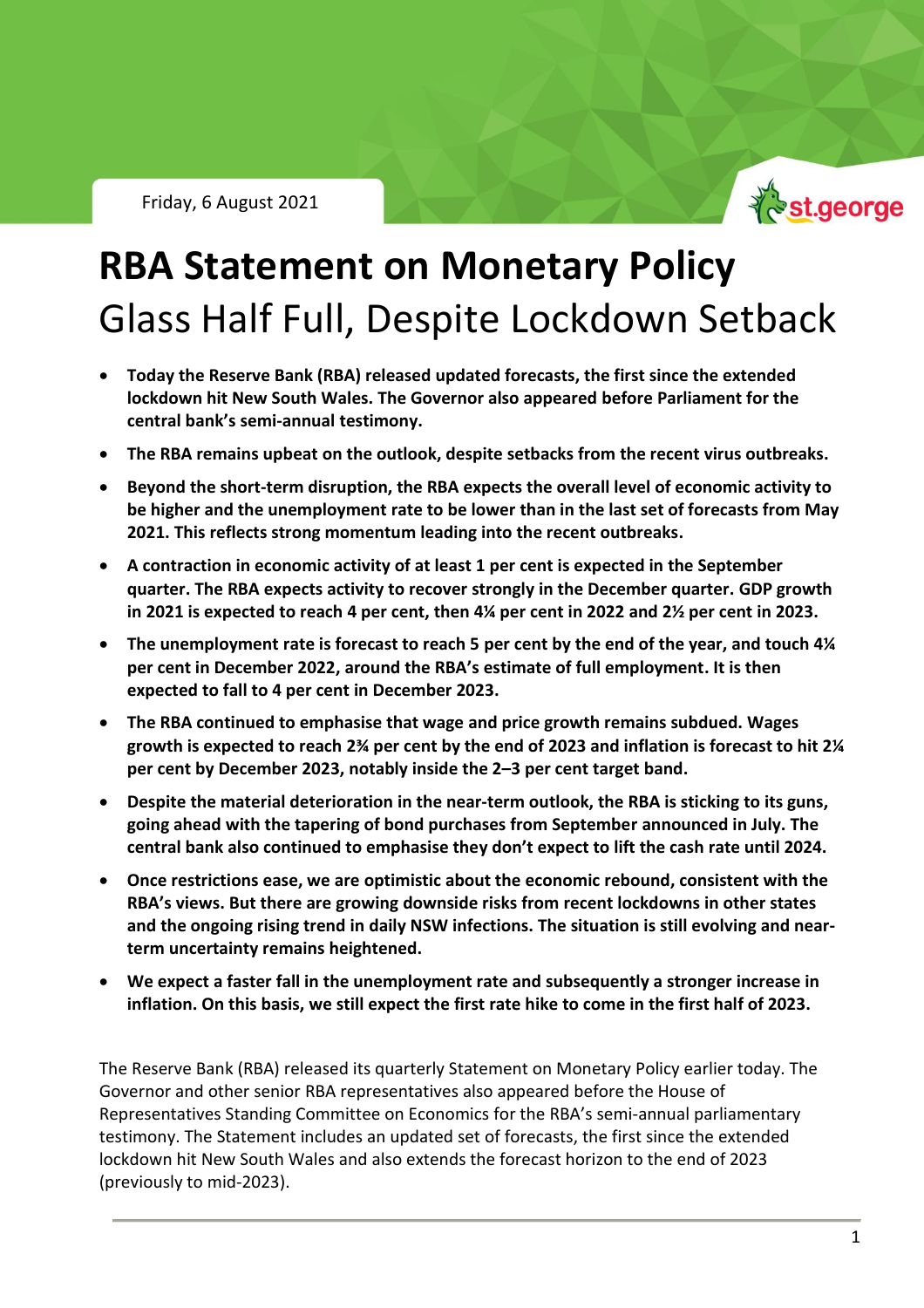$(a)$ 

#### **Economic Growth**

The RBA noted that the recent outbreaks of the Delta variant have disrupted the economic recovery. In fact, if it were not for the outbreak and subsequent lockdowns, the RBA would have noticeably upgraded its economic outlook.

| (a)<br><b>Output Growth and Inflation Forecasts</b><br>Per cent                                                                                     |                   |                    |                                  |                               |                                  |                    |
|-----------------------------------------------------------------------------------------------------------------------------------------------------|-------------------|--------------------|----------------------------------|-------------------------------|----------------------------------|--------------------|
|                                                                                                                                                     | <b>Year-ended</b> |                    |                                  |                               |                                  |                    |
|                                                                                                                                                     | June<br>2021      | <b>Dec</b><br>2021 | June<br>2022                     | <b>Dec</b><br>2022            | June<br>2023                     | <b>Dec</b><br>2023 |
| <b>GDP</b> growth                                                                                                                                   | $9\frac{1}{2}$    | 4                  | $4\frac{1}{2}$                   | $4\frac{1}{4}$                | $2\frac{3}{4}$                   | $2\frac{1}{2}$     |
| (previous)                                                                                                                                          | $(9\frac{1}{4})$  | $(4^{3}/_{4})$     | (4)                              | (3 <sub>2</sub> )             | (3)                              | (n/a)              |
| Unemployment rate <sup>(b)</sup>                                                                                                                    | 5.2               | 5                  | $4\frac{1}{2}$                   | $4\frac{1}{4}$                | $4\frac{1}{4}$                   | 4                  |
| (previous)                                                                                                                                          |                   | (5)                | (4 <sup>3</sup> / <sub>4</sub> ) | $(4\frac{1}{2})$              | $(4\frac{1}{2})$                 | (n/a)              |
| <b>CPI</b> inflation                                                                                                                                | 3.8               | $2\frac{1}{2}$     | $1\frac{1}{2}$                   | 1 <sup>3</sup> / <sub>4</sub> | $\overline{2}$                   | $2\frac{1}{4}$     |
| (previous)                                                                                                                                          |                   | (13/4)             | $(1\frac{1}{4})$                 | $(1\frac{1}{2})$              | (2)                              | (n/a)              |
| Trimmed mean<br>inflation                                                                                                                           | 1.6               | 13/4               | $1\frac{1}{2}$                   | $1\frac{3}{4}$                | 2                                | $2\frac{1}{4}$     |
| (previous)                                                                                                                                          |                   | $(1\frac{1}{2})$   | $(1\frac{1}{2})$                 | (13/4)                        | (2)                              | (n/a)              |
|                                                                                                                                                     | Year-average      |                    |                                  |                               |                                  |                    |
|                                                                                                                                                     | 2020/21           | 2021               | 2021/22                          | 2022                          | 2022/23                          | 2023               |
| GDP growth                                                                                                                                          | $1\frac{1}{4}$    | $4^{3}/4$          | $4\frac{1}{2}$                   | 5                             | 4                                | $2^{3}/4$          |
| (previous)                                                                                                                                          | (1)               | $(5\frac{1}{4})$   | (5)                              | (4)                           | (3 <sup>1</sup> / <sub>4</sub> ) | (n/a)              |
| a) Forecast Roalized on A Associated Forecast commetions (Mass Continuous in monophosis). TWI at C2 (CA), AC at LICCO 74 (LICCO 77). Dead and a all |                   |                    |                                  |                               |                                  |                    |

August. Forecast assumptions (May Statement in parenthesis): TWI at 62 (64), A\$ at US\$0.74 (US\$0.77), Brent crude oil (a) Forecasts finalised on price at US\$70bbl (US\$68bbl), population growth of 0.1 per cent over 2021, 0.4 per cent over 2022 and 1.2 per cent over 2023; cash rate in line with market pricing; and other elements of the Bank's monetary stimulus are in line with the announcement made following the August 2021 Board meeting. Forecasts are rounded to the nearest quarter point. Shading indicates historical data, shown to the first decimal point.

(b) Average rate in the quarter

#### *Source: RBA*

As a result of the outbreaks, the RBA expects GDP to "contract noticeably" by at least 1 per cent in the September quarter. This is a significant downward revision from the previous expectation of quarterly growth of almost 1 per cent before the lockdowns. The decline is largely expected to come through reduced consumer spending, which tends to be most impacted by lockdowns. In his statement to Parliament, the Governor noted that consumption tends to decrease by around 15 per cent in areas subject to lockdowns. This is consistent with Victoria's (second extended) lockdown last year and our own views.

The economy is expected to bounce back after restrictions lift, consistent with past lockdowns. As a result, the RBA expects, some, but not all, of this decline to be recovered in the December quarter, if additional lockdowns remain limited. When pressed in the Q&A in Parliament the Governor noted that the RBA "can't rule out two quarter of negative GDP if the health situation deteriorates" but that it is quite unlikely at this stage.

The RBA also noted that "the need for extended lockdowns should diminish as vaccination coverage increases."

Our own expectation is that the national economy will contract by a more significant 2.2 per cent in the September quarter, before rebounding strongly in the December quarter as restrictions lift.

The RBA expects growth of 4 per cent in 2021 (down from 4¾ per cent due to the Delta outbreak and associated lockdowns), 4¼ per cent in 2022 (up from 3½ per cent as the economy bounces back), and 2½ per cent in 2023.

Looking further into the future, the RBA expects the overall level of economic activity to be higher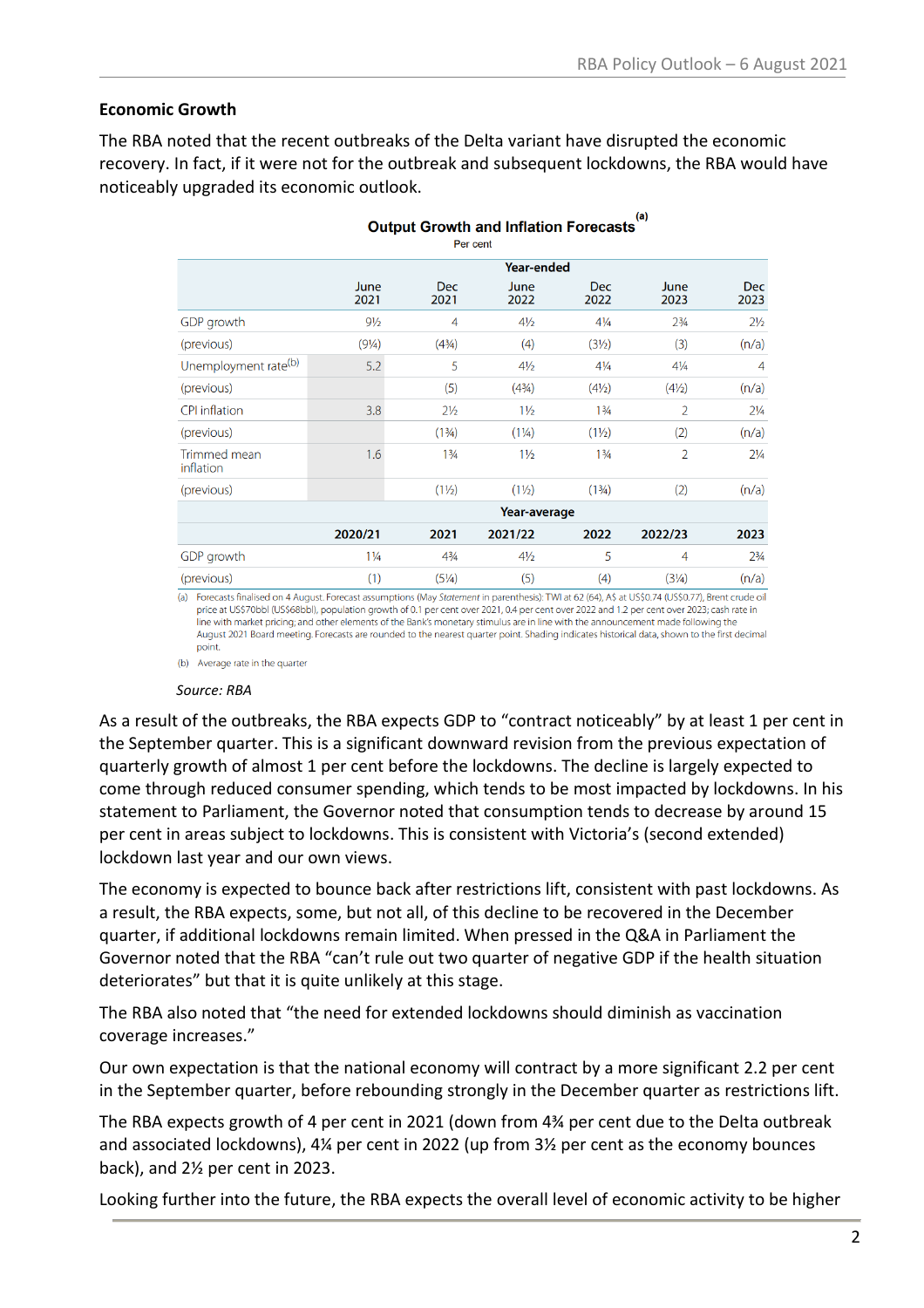than previously anticipated. This reflects both stronger-than-expected growth leading into the lockdowns and a strong recovery, in addition to expectations of stronger private investment and public demand in the future.

### **Labour Market**

The labour market has so far recovered much faster than the RBA had expected. Job vacancies are elevated, and some firms are reporting difficulty in finding the right labour. The unemployment rate fell to 4.9 per cent in June, the lowest level in 10 years. The RBA had not expected the unemployment rate to fall to these levels until late 2021.

The current lockdowns will result in some job losses in the coming months. The RBA expects the unemployment rate to increase as a result.

However, it was also noted that "most of the adjustment in the labour market is likely to be through declines in hours worked and participation, rather than in job losses." This is consistent with previous lockdowns and with our expectations. Government support programs, notably NSW's JobSaver wage subsidy will help to reduce job losses.

The RBA did also note that "the longer the lockdowns continue, however, the more likely it is that jobs are lost."

The RBA expects the labour market to recover once restrictions are lifted, driving momentum through the end of 2021 and into the first half of 2022.

The RBA forecasts an unemployment rate of 5 per cent in December 2021 (unchanged from its previous estimate), 4 ¼ per cent in December 2022 (down from 4½ per cent), and 4 per cent in December 2023.

#### **Inflation**

The RBA continued to highlight that wages growth and inflation remain subdued despite the faster than expected rebound in the labour market and economic growth, a sentiment which was echoed in the Governor's remarks to Parliament this morning. It is noted that there are reports of labour shortages in parts of the economy and a related increase in wages for some occupations but that "wage increases for most Australians are still modest".

However, the RBA still bumped up its inflation and wages forecasts a little.

Wages are expected to grow by 2¼ per cent over 2021 (up from  $1\frac{1}{4}$  per cent), 2½ per cent over 2022 (up from 2¼ per cent) and 2¾ per cent over 2023.

Trimmed mean inflation – the RBA's preferred measure of inflation – is expected to reach 2¼ per cent by December 2023, notably inside the 2–3 per cent target band. The near-term forecast for trimmed mean inflation was pushed up a little, from  $1\frac{1}{2}$  to  $1\frac{3}{4}$  per cent for December 2021, but the remainder of the profile was unchanged.

The RBA also presents upside and downside scenarios alongside its baseline forecasts. It is worth noting, that since the onset of the pandemic, the recovery has consistently outperformed the RBA's baseline forecasts. In the RBA's upside scenario, trimmed mean inflation reaches 2¾ per cent by the end of 2023 – in this instance, it is difficult to envisage the RBA waiting until 2024 to hike the cash rate.

#### **Monetary Policy Outlook**

Despite the material deterioration in the near-term outlook, the RBA is sticking to its guns. As outlined following the Board meeting earlier this week, the RBA intends to go ahead with its plan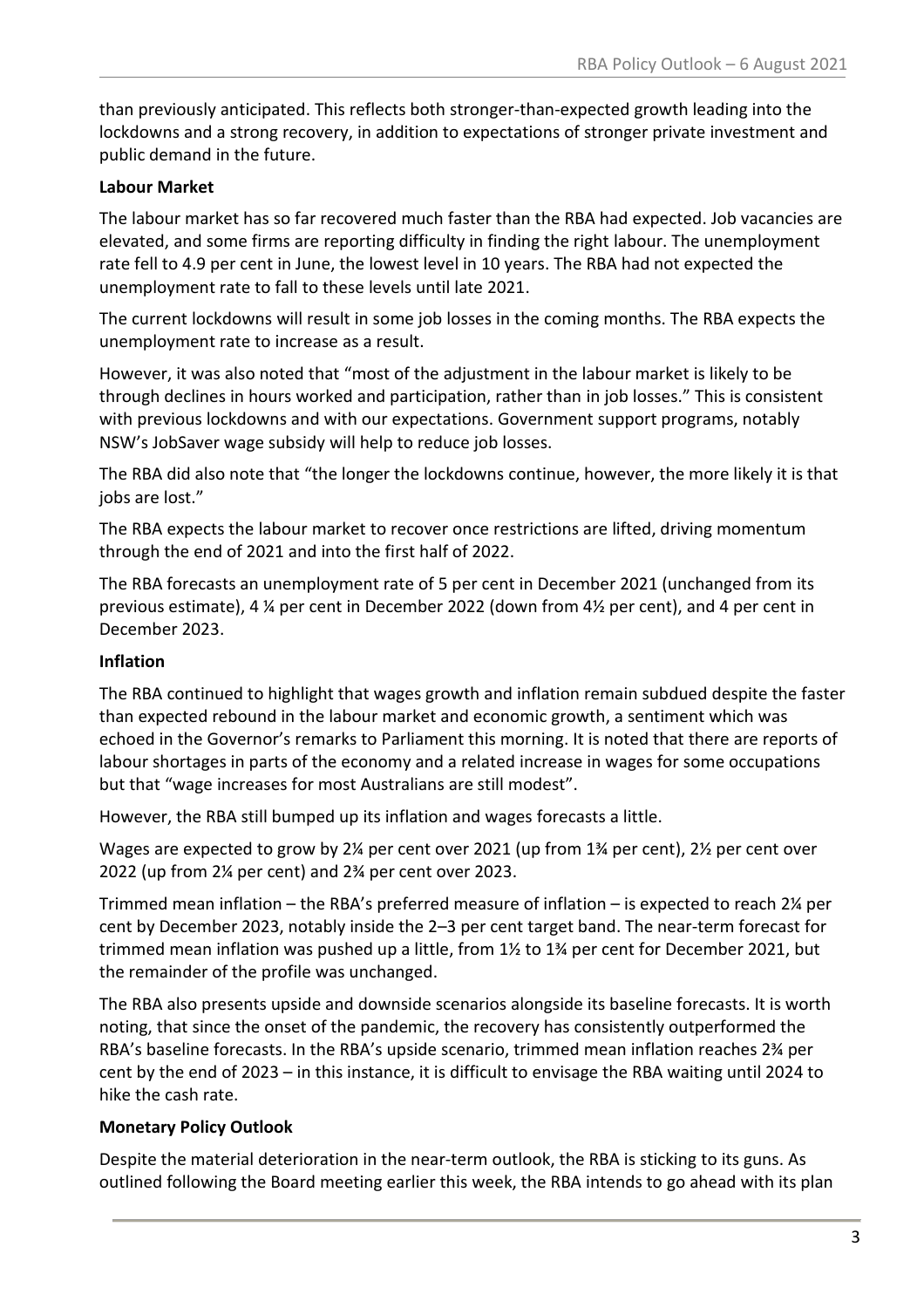to reduce bond purchases to \$4 billion per week from September. The RBA also continued to emphasise its "central scenario" is that the cash rate will not increase until 2024.

The central bank surprised us and the market this week by opting not to defer the tapering of bond purchases in the face of a contraction in economic activity in the third quarter. The Governor provided some colour on this decision in his speech, noting that any additional bond purchases now would have their maximum effect next year, and a very small effect right now when the support is needed most. It was flagged that fiscal policy was the most appropriate tool to respond to the "temporary and localised hit to income".

However, the Governor still left the door open for bond purchases to adjust, noting the RBA is prepared to respond to further bad news on the virus front if it impacts the "outlook for the economy over the year ahead". This suggests the RBA does not want to be dragged into adjusting monetary policy every time new lockdowns are imposed, given the economy usually rebounds quickly, and monetary policy has a lagged impact on the economy.

The near-term outlook is clouded with uncertainty and virus developments are still evolving. A contraction in the September quarter is a given at this stage. But the extent of the economic impact will depend on how long the NSW lockdown lasts and whether there are lengthy lockdowns elsewhere in the country. There are growing downside risks from recent lockdowns in other states and the ongoing rising trend in daily NSW infections.

Once restrictions ease, we are optimistic about the rebound in the economy, consistent with the RBA's views. However, we have forecast a faster fall in the unemployment rate and subsequently a stronger increase in inflation. We expect that trimmed mean inflation will reach the mid 2s by the end of 2022. And on this basis, we still expect the first rate hike to come in 2023.

> **Matthew Bunny, Economist & Jarek Kowcza, Senior Economist** Ph: 02-8254-0023